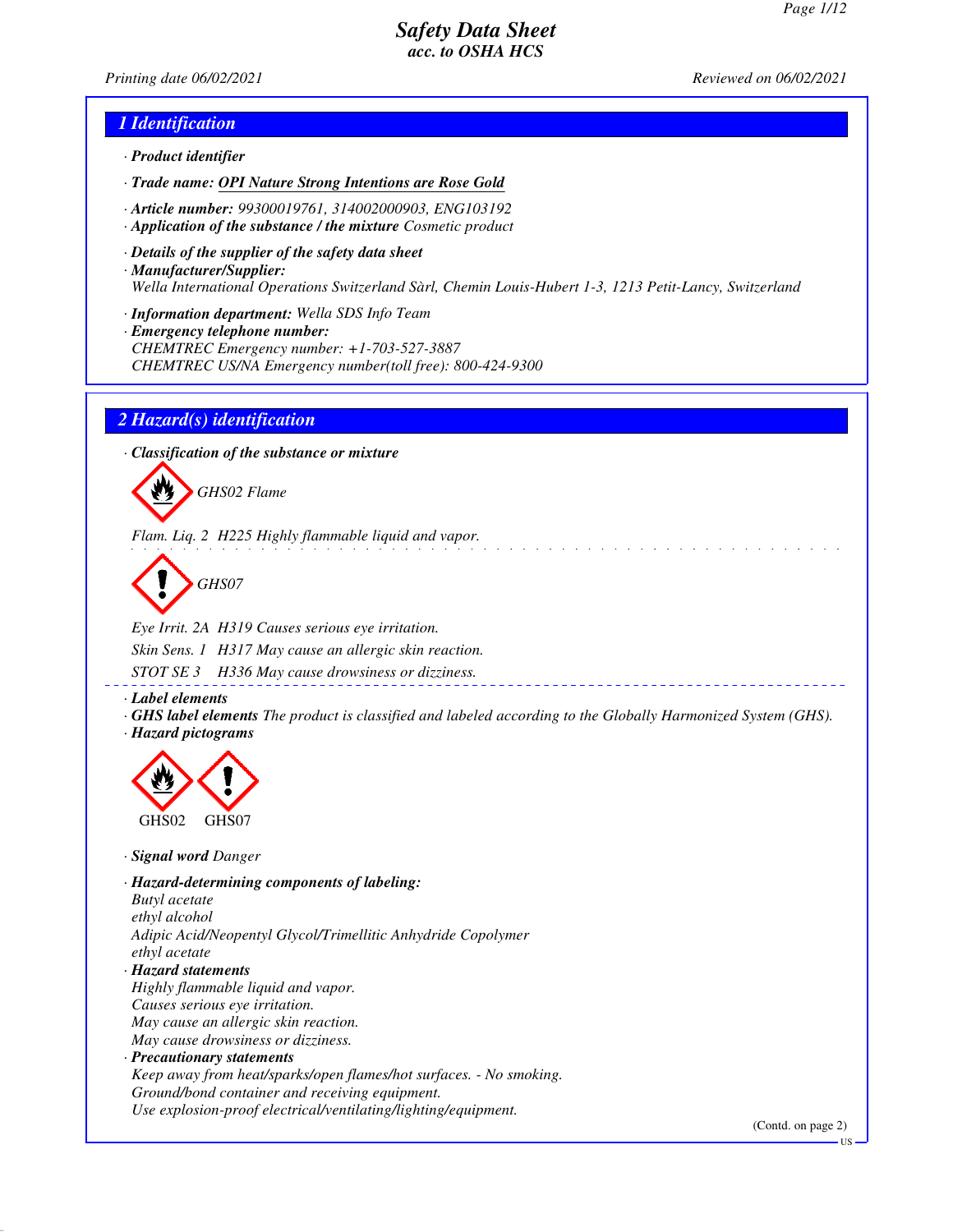*Printing date 06/02/2021 Reviewed on 06/02/2021*

#### *Trade name: OPI Nature Strong Intentions are Rose Gold*

(Contd. of page 1) *Use only non-sparking tools. Take precautionary measures against static discharge. Avoid breathing dust/fume/gas/mist/vapors/spray Wash thoroughly after handling. Use only outdoors or in a well-ventilated area. Contaminated work clothing must not be allowed out of the workplace. Wear protective gloves/protective clothing/eye protection/face protection. If on skin (or hair): Take off immediately all contaminated clothing. Rinse skin with water/shower. IF INHALED: Remove person to fresh air and keep comfortable for breathing. If in eyes: Rinse cautiously with water for several minutes. Remove contact lenses, if present and easy to do. Continue rinsing. Call a poison center/doctor if you feel unwell. Specific treatment (see on this label). If skin irritation or rash occurs: Get medical advice/attention. If eye irritation persists: Get medical advice/attention. Wash contaminated clothing before reuse. In case of fire: Use for extinction: CO2, powder or water spray. Store in a well-ventilated place. Keep container tightly closed. Store in a well-ventilated place. Keep cool. Store locked up. Dispose of contents/container in accordance with local/regional/national/international regulations. · Other hazards · Results of PBT and vPvB assessment · PBT: Not applicable.*

*· vPvB: Not applicable.*

### *3 Composition/information on ingredients*

*· Chemical characterization: Mixtures*

*· Description: Mixture of the substances listed below with nonhazardous additions.*

| · Dangerous components:                                                 |                                                                                                                                              |
|-------------------------------------------------------------------------|----------------------------------------------------------------------------------------------------------------------------------------------|
|                                                                         | $>$ 25-≤50%                                                                                                                                  |
|                                                                         | $≥20-≤25%$                                                                                                                                   |
| 9004-70-0 Nitrocellulose                                                | $>10-525\%$                                                                                                                                  |
| 28407-73-0 Adipic Acid/Neopentyl Glycol/Trimellitic Anhydride Copolymer | $>2.5-10\%$                                                                                                                                  |
|                                                                         | $>2.5 - 510\%$                                                                                                                               |
|                                                                         | $\leq 2.5\%$                                                                                                                                 |
|                                                                         | $\leq 2.5\%$                                                                                                                                 |
|                                                                         | 123-86-4 Butyl acetate<br>141-78-6 ethyl acetate<br>$64-17-5$ ethyl alcohol<br>7429-90-5 Aluminum Powder<br>67-63-0 <i>isopropyl alcohol</i> |

## *4 First-aid measures*

*· Description of first aid measures*

- *· General information: Immediately remove any clothing soiled by the product.*
- *· After inhalation:*
- *Supply fresh air and to be sure call for a doctor.*

*In case of unconsciousness place patient stably in side position for transportation.*

- *· After skin contact: Immediately wash with water and soap and rinse thoroughly.*
- *· After eye contact:*
- *Rinse opened eye for several minutes under running water. If symptoms persist, consult a doctor.*
- *· After swallowing: If symptoms persist consult doctor.*

(Contd. on page 3)

US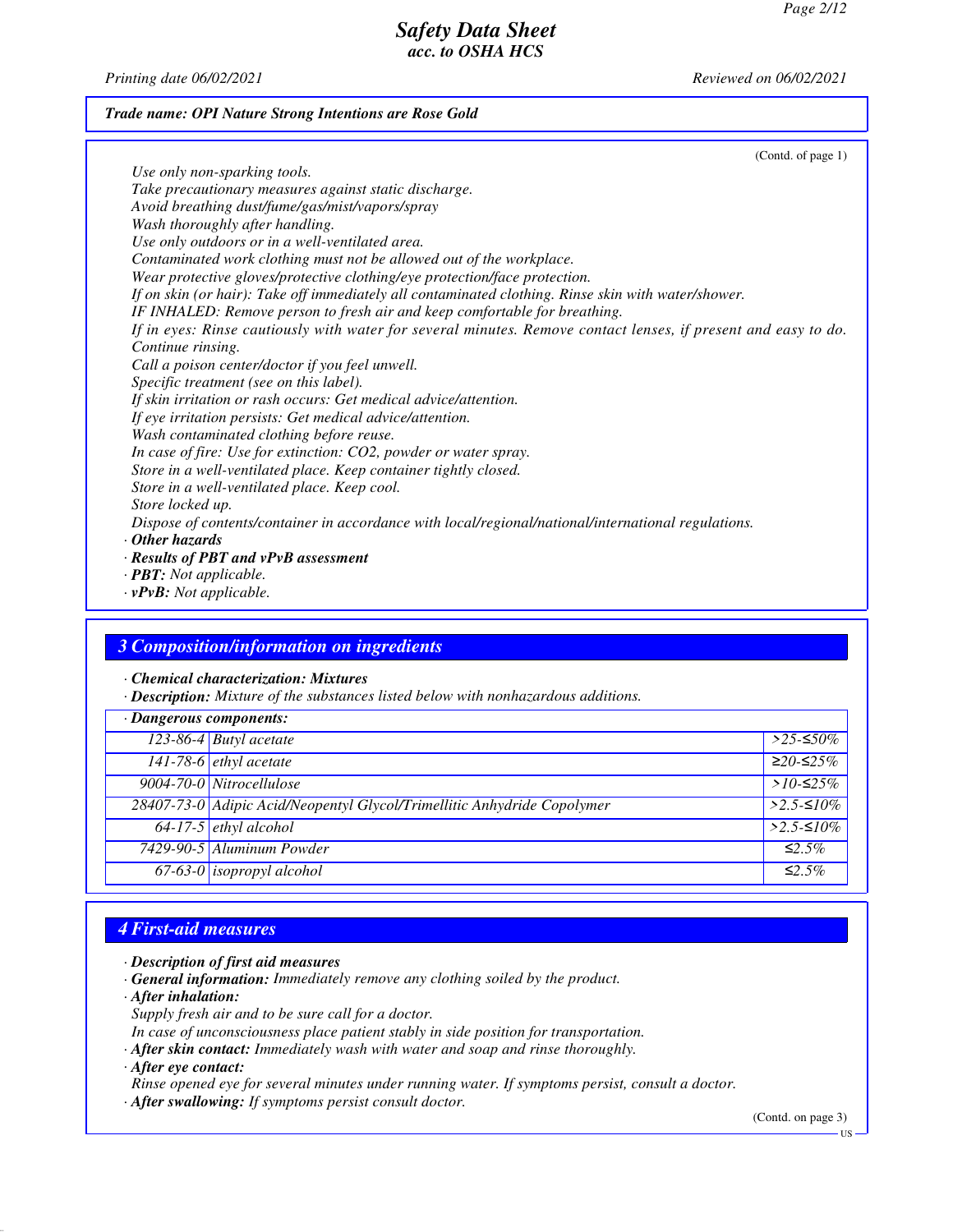*Printing date 06/02/2021 Reviewed on 06/02/2021*

#### *Trade name: OPI Nature Strong Intentions are Rose Gold*

*· Information for doctor:*

- *· Most important symptoms and effects, both acute and delayed No further relevant information available.*
- *· Indication of any immediate medical attention and special treatment needed*

*No further relevant information available.*

### *5 Fire-fighting measures*

- *· Extinguishing media*
- *· Suitable extinguishing agents:*

*CO2, extinguishing powder or water spray. Fight larger fires with water spray or alcohol resistant foam.*

- *· Special hazards arising from the substance or mixture No further relevant information available.*
- *· Advice for firefighters*
- *· Protective equipment: No special measures required.*

## *6 Accidental release measures*

*· Personal precautions, protective equipment and emergency procedures Wear protective equipment. Keep unprotected persons away.*

*· Environmental precautions: Dilute with plenty of water.*

*Do not allow to enter sewers/ surface or ground water.*

- *· Methods and material for containment and cleaning up: Absorb with liquid-binding material (sand, diatomite, acid binders, universal binders, sawdust). Dispose contaminated material as waste according to item 13. Ensure adequate ventilation.*
- *· Reference to other sections See Section 7 for information on safe handling. See Section 8 for information on personal protection equipment. See Section 13 for disposal information.*

#### *· Protective Action Criteria for Chemicals*

| $\cdot$ PAC-1:   |                                         |                                   |
|------------------|-----------------------------------------|-----------------------------------|
|                  | $123-86-4$ Butyl acetate                | $5$ ppm                           |
|                  | 141-78-6 $ethyl$ acetate                | $\overline{1,200}$ ppm            |
|                  | $64-17-5$ ethyl alcohol                 | 1,800 ppm                         |
|                  | $67-63-0$ isopropyl alcohol             | $\sqrt{400}$ ppm                  |
| 12001-26-2 Mica  |                                         | $9$ mg/m <sup>3</sup>             |
|                  | 1309-37-1 <i>Iron Oxides</i> (CI 77491) | $\overline{15 \ m}g/m^3$          |
|                  | 123-42-2 4-hydroxy-4-methylpentan-2-one | $150$ ppm                         |
|                  | $66-25-1$ hexanal                       | 6 ppm                             |
|                  | 7664-38-2 Phosphoric Acid               | 3 mg/m <sup>3</sup>               |
|                  | $\overline{71-36-3}$ n-Butyl alcohol    | $\overline{60}$ ppm               |
| 7631-86-9 Silica |                                         | $\overline{18}$ mg/m <sup>3</sup> |
| $\cdot$ PAC-2:   |                                         |                                   |
|                  | $\overline{123}$ -86-4 Butyl acetate    | $\sqrt{200}$ ppm                  |
|                  | 141-78-6 $ethyl$ acetate                | $\overline{1,}700$ ppm            |
|                  | $64-17-5$ ethyl alcohol                 | $3300*$ ppm                       |
|                  | $67-63-0$ isopropyl alcohol             | $2000*ppm$                        |
|                  |                                         | $\overline{(Contd. on page 4)}$   |

(Contd. of page 2)

US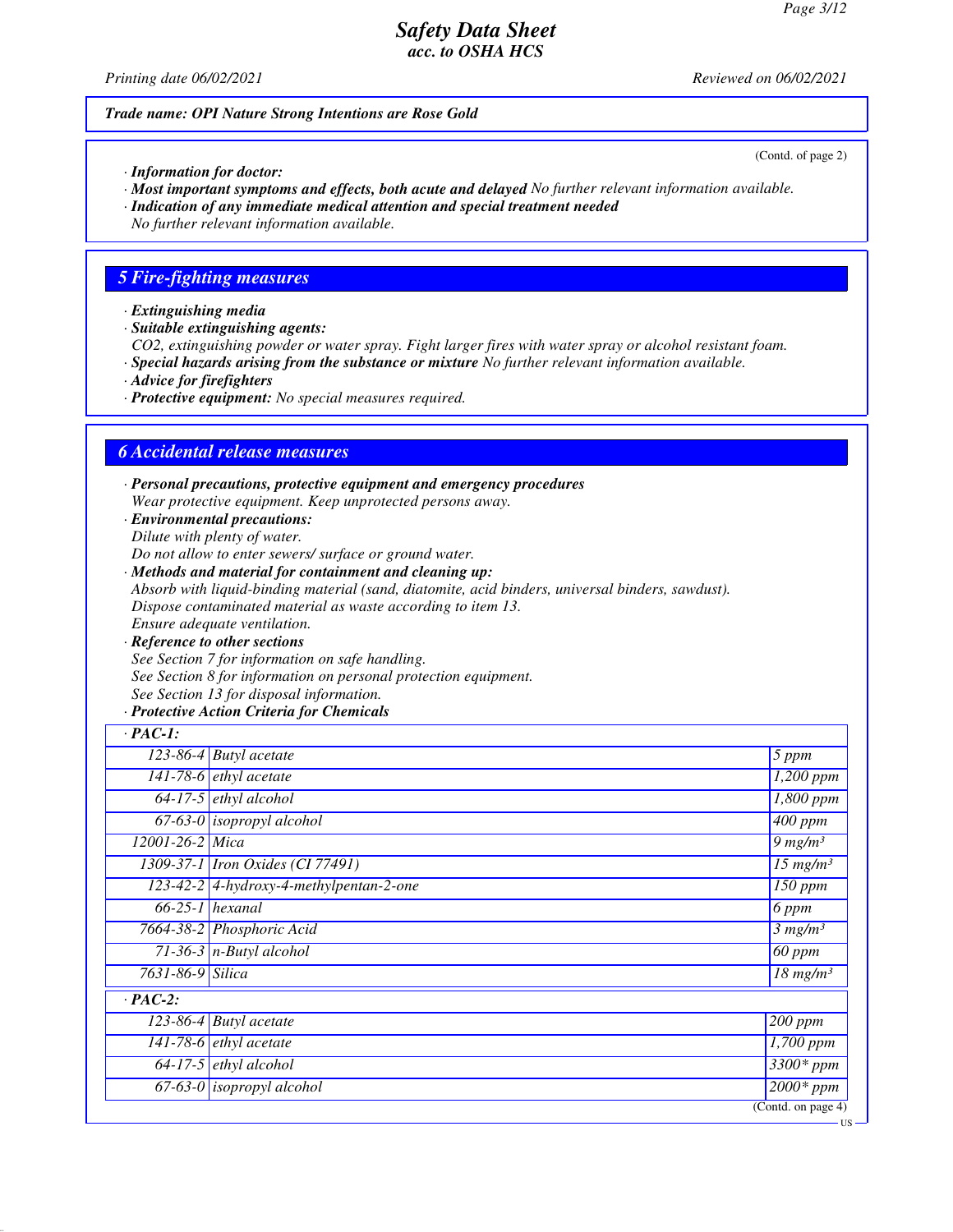*Printing date 06/02/2021 Reviewed on 06/02/2021*

#### *Trade name: OPI Nature Strong Intentions are Rose Gold*

|                  |                                           | (Contd. of page 3)                   |
|------------------|-------------------------------------------|--------------------------------------|
| 12001-26-2 Mica  |                                           | 99 mg/m $3$                          |
|                  | 1309-37-1 <i>Iron Oxides</i> (CI 77491)   | $\frac{360}{mg/m^3}$                 |
|                  | 123-42-2 4-hydroxy-4-methylpentan-2-one   | $\overline{3}50$ ppm                 |
|                  | $66-25-1$ hexanal                         | 66 ppm                               |
|                  | 7664-38-2 Phosphoric Acid                 | $\frac{30 \text{ mg}}{m^3}$          |
|                  | $71-36-3$ n-Butyl alcohol                 | $800$ ppm                            |
| 7631-86-9 Silica |                                           | $\overline{740}$ mg/m <sup>3</sup>   |
| $\cdot$ PAC-3:   |                                           |                                      |
|                  | $\overline{123}$ -86-4 Butyl acetate      | $3000*$ ppm                          |
|                  | $141-78-6$ ethyl acetate                  | 10000** ppm                          |
|                  | $64-17-5$ ethyl alcohol                   | $15000*$ ppm                         |
|                  | $67-63-0$ isopropyl alcohol               | $12000**$ ppm                        |
| 12001-26-2 Mica  |                                           | $\frac{590}{mg/m^3}$                 |
|                  | 1309-37-1 <i>Iron Oxides</i> (CI 77491)   | $2,200$ mg/m <sup>3</sup>            |
|                  | $123-42-2$ 4-hydroxy-4-methylpentan-2-one | $2100*$ ppm                          |
|                  | $66-25-1$ hexanal                         | 86 ppm                               |
|                  | 7664-38-2 Phosphoric Acid                 | $150$ mg/m <sup>3</sup>              |
|                  | 71-36-3 $n$ -Butyl alcohol                | $8000**$ ppm                         |
| 7631-86-9 Silica |                                           | $\overline{4,500}$ mg/m <sup>3</sup> |

### *7 Handling and storage*

- *· Handling:*
- *· Precautions for safe handling Ensure good ventilation/exhaustion at the workplace. Prevent formation of aerosols.*
- *· Information about protection against explosions and fires: Keep ignition sources away - Do not smoke. Protect against electrostatic charges.*
- *· Conditions for safe storage, including any incompatibilities*
- *· Storage:*
- *· Requirements to be met by storerooms and receptacles: Store in a cool location.*
- *· Information about storage in one common storage facility: Not required.*
- *· Further information about storage conditions: Keep receptacle tightly sealed. Store in cool, dry conditions in well sealed receptacles.*

*· Specific end use(s) No further relevant information available.*

## *8 Exposure controls/personal protection*

- *· Additional information about design of technical systems: No further data; see item 7.*
- *· Control parameters*
- *· Components with limit values that require monitoring at the workplace:*

*The following constituents are the only constituents of the product which have a PEL, TLV or other recommended exposure limit.*

(Contd. on page 5)

*<sup>·</sup> Storage class: 3* 

US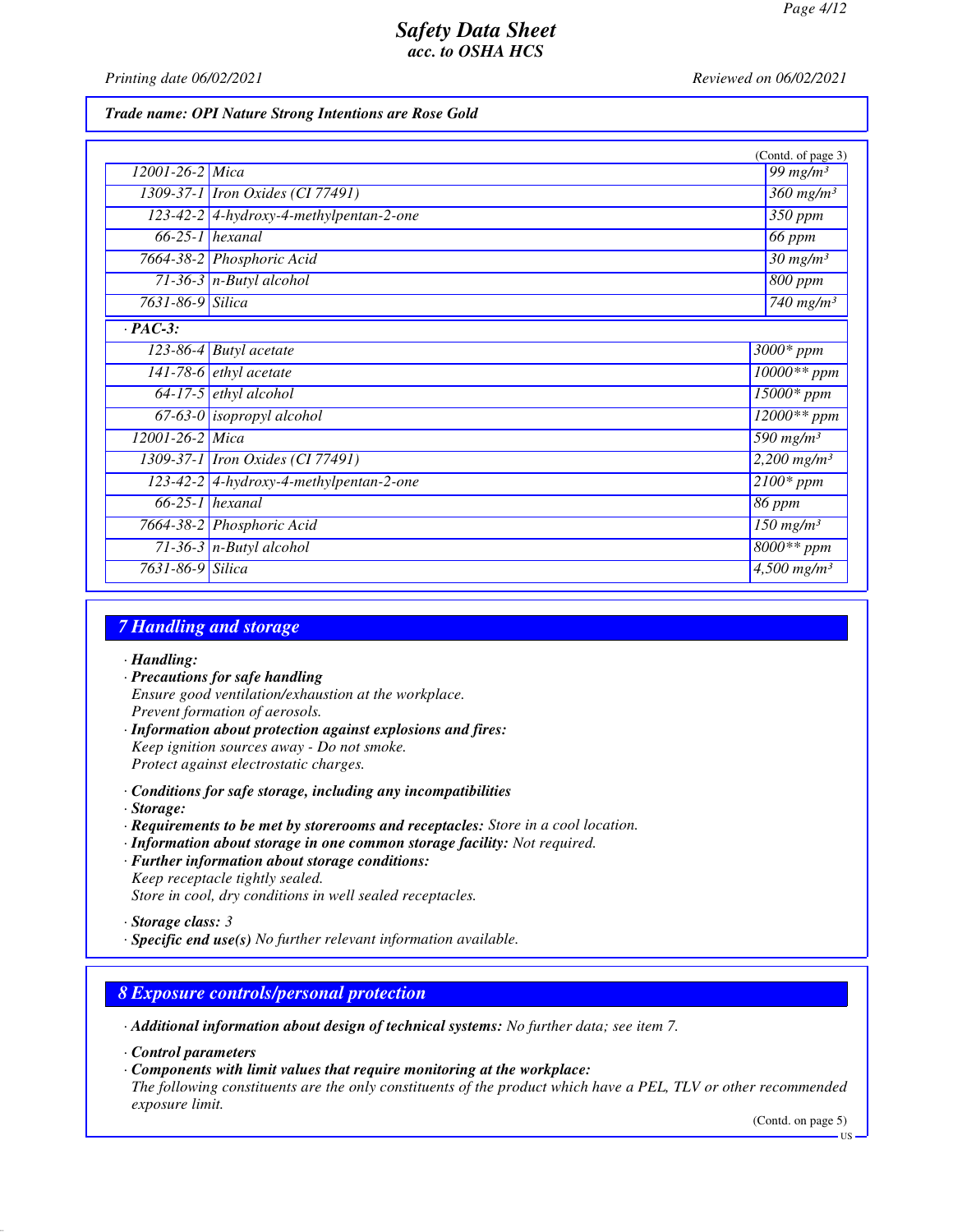*Printing date 06/02/2021 Reviewed on 06/02/2021*

#### *Trade name: OPI Nature Strong Intentions are Rose Gold*

| At this time, the other constituents have no known exposure limits.                                                                                                                                                                                                                                                                                                                                                                                                                                                                                                                                     | (Contd. of page 4) |
|---------------------------------------------------------------------------------------------------------------------------------------------------------------------------------------------------------------------------------------------------------------------------------------------------------------------------------------------------------------------------------------------------------------------------------------------------------------------------------------------------------------------------------------------------------------------------------------------------------|--------------------|
| 123-86-4 Butyl acetate                                                                                                                                                                                                                                                                                                                                                                                                                                                                                                                                                                                  |                    |
| PEL Long-term value: 710 mg/m <sup>3</sup> , 150 ppm                                                                                                                                                                                                                                                                                                                                                                                                                                                                                                                                                    |                    |
| REL Short-term value: $950$ mg/m <sup>3</sup> , 200 ppm                                                                                                                                                                                                                                                                                                                                                                                                                                                                                                                                                 |                    |
| Long-term value: 710 mg/m <sup>3</sup> , 150 ppm                                                                                                                                                                                                                                                                                                                                                                                                                                                                                                                                                        |                    |
| TLV Short-term value: $712$ mg/m <sup>3</sup> , 150 ppm                                                                                                                                                                                                                                                                                                                                                                                                                                                                                                                                                 |                    |
| Long-term value: 238 mg/m <sup>3</sup> , 50 ppm                                                                                                                                                                                                                                                                                                                                                                                                                                                                                                                                                         |                    |
| 141-78-6 ethyl acetate                                                                                                                                                                                                                                                                                                                                                                                                                                                                                                                                                                                  |                    |
| PEL Long-term value: 1400 mg/m <sup>3</sup> , 400 ppm                                                                                                                                                                                                                                                                                                                                                                                                                                                                                                                                                   |                    |
| REL Long-term value: 1400 mg/m <sup>3</sup> , 400 ppm                                                                                                                                                                                                                                                                                                                                                                                                                                                                                                                                                   |                    |
| TLV Long-term value: $1440$ mg/m <sup>3</sup> , 400 ppm                                                                                                                                                                                                                                                                                                                                                                                                                                                                                                                                                 |                    |
| 64-17-5 ethyl alcohol                                                                                                                                                                                                                                                                                                                                                                                                                                                                                                                                                                                   |                    |
| PEL Long-term value: 1900 mg/m <sup>3</sup> , 1000 ppm                                                                                                                                                                                                                                                                                                                                                                                                                                                                                                                                                  |                    |
| REL Long-term value: 1900 mg/m <sup>3</sup> , 1000 ppm                                                                                                                                                                                                                                                                                                                                                                                                                                                                                                                                                  |                    |
| TLV Short-term value: 1880 mg/m <sup>3</sup> , 1000 ppm                                                                                                                                                                                                                                                                                                                                                                                                                                                                                                                                                 |                    |
| 67-63-0 isopropyl alcohol                                                                                                                                                                                                                                                                                                                                                                                                                                                                                                                                                                               |                    |
| PEL Long-term value: 980 mg/m <sup>3</sup> , 400 ppm                                                                                                                                                                                                                                                                                                                                                                                                                                                                                                                                                    |                    |
| REL Short-term value: 1225 mg/m <sup>3</sup> , 500 ppm                                                                                                                                                                                                                                                                                                                                                                                                                                                                                                                                                  |                    |
| Long-term value: 980 mg/m <sup>3</sup> , 400 ppm                                                                                                                                                                                                                                                                                                                                                                                                                                                                                                                                                        |                    |
| TLV Short-term value: 984 mg/m <sup>3</sup> , 400 ppm                                                                                                                                                                                                                                                                                                                                                                                                                                                                                                                                                   |                    |
| Long-term value: 492 mg/m <sup>3</sup> , 200 ppm<br><b>BEI</b>                                                                                                                                                                                                                                                                                                                                                                                                                                                                                                                                          |                    |
|                                                                                                                                                                                                                                                                                                                                                                                                                                                                                                                                                                                                         |                    |
| · Ingredients with biological limit values:                                                                                                                                                                                                                                                                                                                                                                                                                                                                                                                                                             |                    |
| 67-63-0 isopropyl alcohol                                                                                                                                                                                                                                                                                                                                                                                                                                                                                                                                                                               |                    |
| $BEI$ 40 mg/L<br>Medium: urine                                                                                                                                                                                                                                                                                                                                                                                                                                                                                                                                                                          |                    |
| Time: end of shift at end of workweek                                                                                                                                                                                                                                                                                                                                                                                                                                                                                                                                                                   |                    |
| Parameter: Acetone (background, nonspecific)                                                                                                                                                                                                                                                                                                                                                                                                                                                                                                                                                            |                    |
| $\cdot$ <b>Additional information:</b> The lists that were valid during the creation were used as basis.                                                                                                                                                                                                                                                                                                                                                                                                                                                                                                |                    |
| · Exposure controls<br>· Personal protective equipment:<br>· General protective and hygienic measures:<br>Keep away from foodstuffs, beverages and feed.<br>Immediately remove all soiled and contaminated clothing.<br>Wash hands before breaks and at the end of work.<br>Avoid contact with the eyes.<br>Avoid contact with the eyes and skin.<br>· Breathing equipment:<br>In case of brief exposure or low pollution use respiratory filter device. In case of intensive or longer exposure use<br>respiratory protective device that is independent of circulating air.<br>· Protection of hands: |                    |
| Protective gloves                                                                                                                                                                                                                                                                                                                                                                                                                                                                                                                                                                                       |                    |

*The glove material has to be impermeable and resistant to the product/ the substance/ the preparation. Due to missing tests no recommendation to the glove material can be given for the product/ the preparation/ the chemical mixture.*

(Contd. on page 6)

US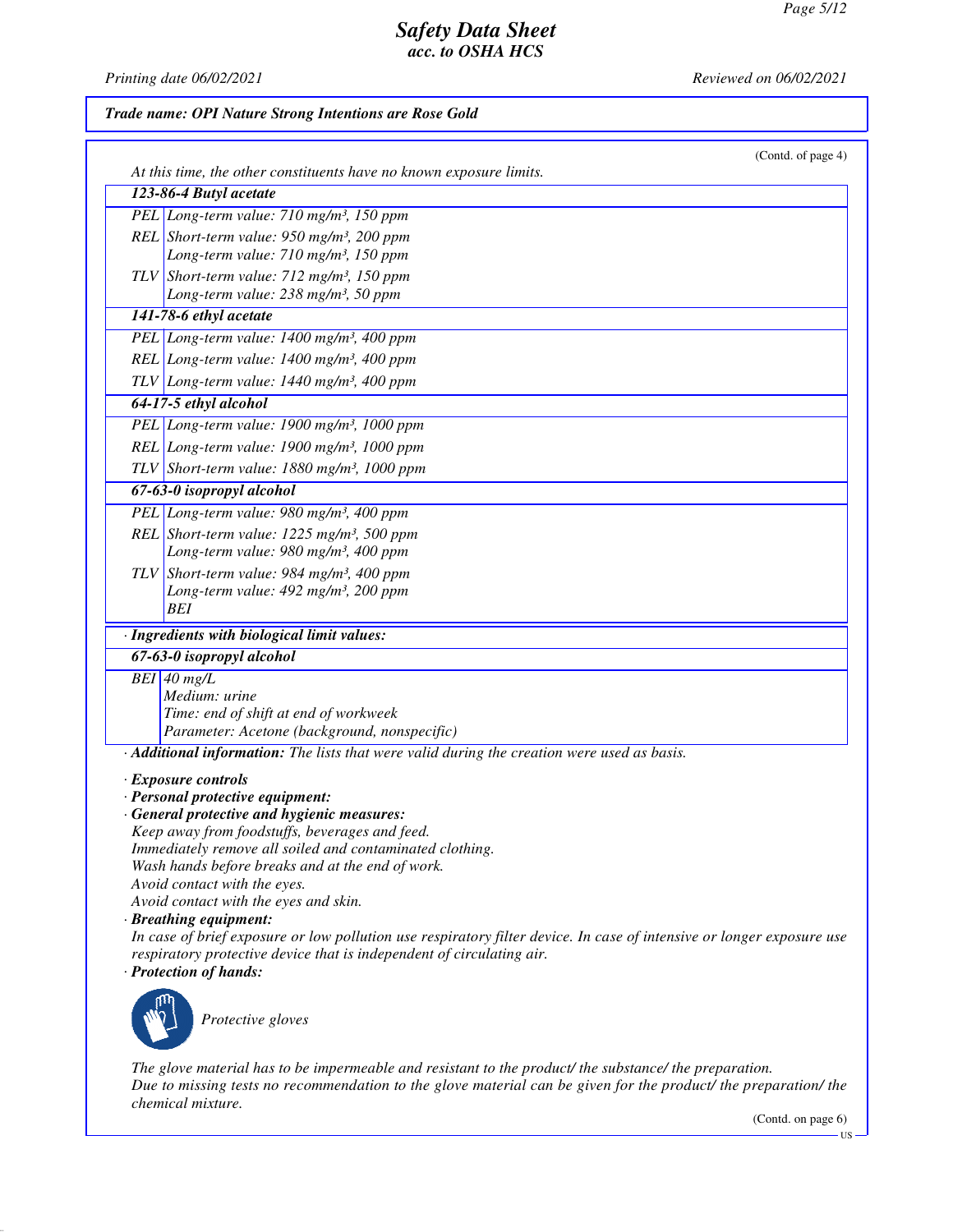*Printing date 06/02/2021 Reviewed on 06/02/2021*

#### *Trade name: OPI Nature Strong Intentions are Rose Gold*

(Contd. of page 5)

- *Selection of the glove material on consideration of the penetration times, rates of diffusion and the degradation · Material of gloves*
- *The selection of the suitable gloves does not only depend on the material, but also on further marks of quality and varies from manufacturer to manufacturer. As the product is a preparation of several substances, the resistance of the glove material can not be calculated in advance and has therefore to be checked prior to the application. · Penetration time of glove material*
- *The exact break through time has to be found out by the manufacturer of the protective gloves and has to be observed.*
- *· Eye protection:*

*Tightly sealed goggles*

## *9 Physical and chemical properties*

| · Information on basic physical and chemical properties    |                                                                                               |
|------------------------------------------------------------|-----------------------------------------------------------------------------------------------|
| · General Information                                      |                                                                                               |
| $\cdot$ Appearance:<br>Form:                               | Fluid                                                                                         |
| Color:                                                     | According to product specification                                                            |
| $\cdot$ Odor:                                              | Characteristic                                                                                |
| · Odor threshold:                                          | Not determined.                                                                               |
| $\cdot$ pH-value:                                          | Not determined.                                                                               |
| · Change in condition                                      |                                                                                               |
| <b>Melting point/Melting range:</b>                        | Undetermined.                                                                                 |
| <b>Boiling point/Boiling range:</b>                        | 77-78 °C (170.6-172.4 °F)                                                                     |
| · Flash point:                                             | $-I °C (30.2 °F)$                                                                             |
| · Flammability (solid, gaseous):                           | Not applicable.                                                                               |
| · Ignition temperature:                                    | 425 °C (797 °F)                                                                               |
| · Decomposition temperature:                               | Not determined.                                                                               |
| $\cdot$ Auto igniting:                                     | Product is not selfigniting.                                                                  |
| · Danger of explosion:                                     | Product is not explosive. However, formation of explosive air/vapor<br>mixtures are possible. |
| · Explosion limits:                                        |                                                                                               |
| Lower:                                                     | $1.2$ Vol $%$                                                                                 |
| <b>Upper:</b>                                              | 11.5 Vol %                                                                                    |
| $\cdot$ Vapor pressure at 20 °C (68 °F):                   | 97 hPa (72.8 mm Hg)                                                                           |
| $\cdot$ Density:                                           | Not determined.                                                                               |
| · Relative density                                         | Not determined.                                                                               |
| · Vapor density                                            | Not determined.                                                                               |
| $\cdot$ Evaporation rate                                   | Not determined.                                                                               |
| · Solubility in / Miscibility with                         |                                                                                               |
| Water:                                                     | Fully miscible.                                                                               |
| · Partition coefficient (n-octanol/water): Not determined. |                                                                                               |
|                                                            | (Contd. on page 7)<br>$US -$                                                                  |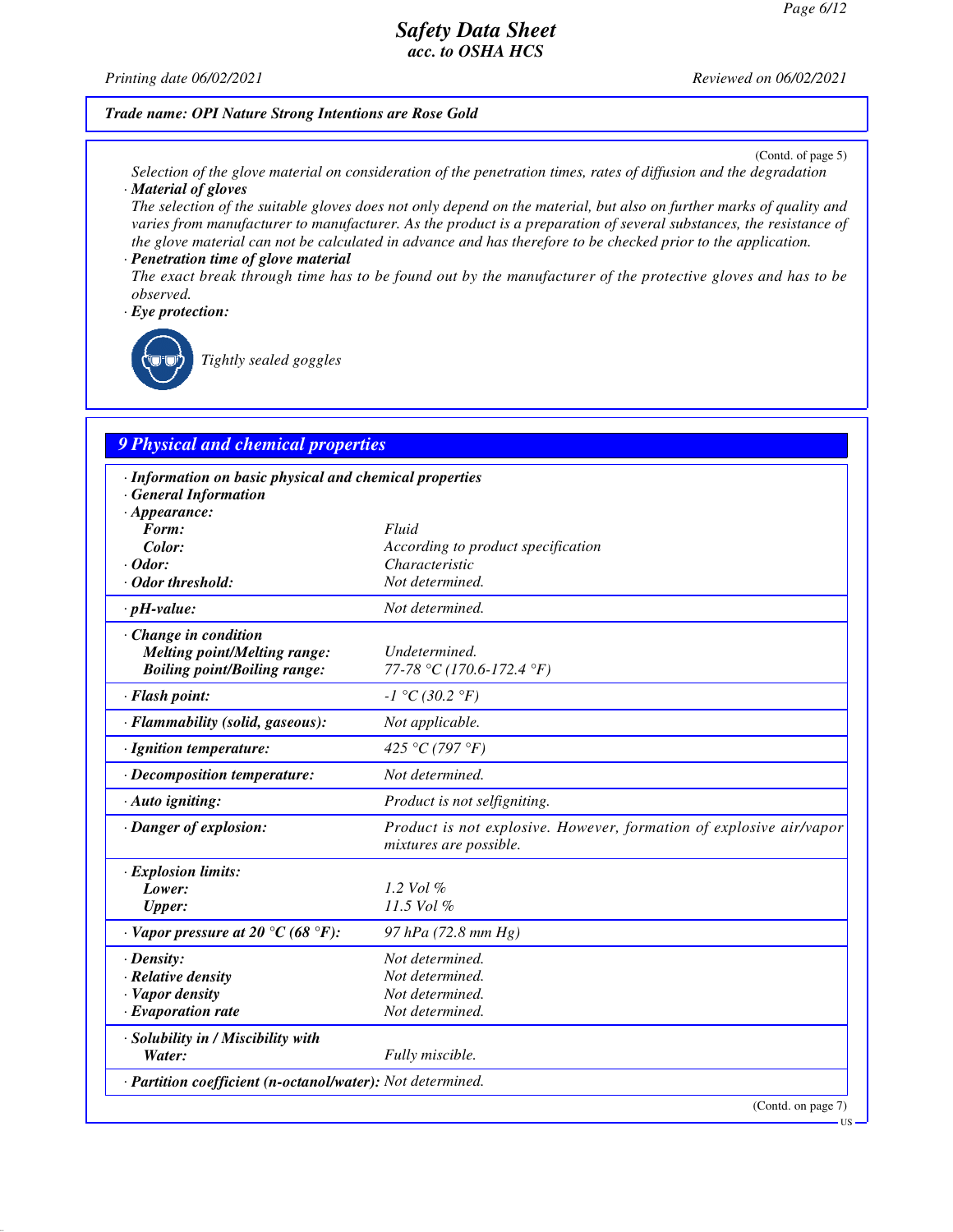*Printing date 06/02/2021 Reviewed on 06/02/2021*

#### *Trade name: OPI Nature Strong Intentions are Rose Gold*

|                           | (Contd. of page $6$ )                      |  |
|---------------------------|--------------------------------------------|--|
| $\cdot$ Viscosity:        |                                            |  |
| Dynamic:<br>Kinematic:    | Not determined.<br>Not determined.         |  |
| · Solvent content:        |                                            |  |
| Organic solvents:         | $69.9\%$                                   |  |
| <b>VOC</b> content:       | 69.87%                                     |  |
|                           | 698.7 g/l / 5.83 lb/gal                    |  |
| Solids content:           | $15.0\%$                                   |  |
| $\cdot$ Other information | No further relevant information available. |  |

### *10 Stability and reactivity*

*· Reactivity No further relevant information available.*

- *· Chemical stability*
- *· Thermal decomposition / conditions to be avoided: No decomposition if used according to specifications.*
- *· Possibility of hazardous reactions No dangerous reactions known.*
- *· Conditions to avoid No further relevant information available.*
- *· Incompatible materials: No further relevant information available.*
- *· Hazardous decomposition products: No dangerous decomposition products known.*

#### *11 Toxicological information*

*· Information on toxicological effects*

*· Acute toxicity:*

*· LD/LC50 values that are relevant for classification:*

| Oral   | LD50 | $13,100$ mg/kg (rat)                  |
|--------|------|---------------------------------------|
| Dermal | LD50 | $\frac{1}{5,000}$ mg/kg (rabbit)      |
|        |      | Inhalative $LC50/4 h$ > 21 mg/l (rat) |

*141-78-6 ethyl acetate*

*Oral LD50 5,620 mg/kg (rabbit)*

*Inhalative LC50/4 h 1,600 mg/l (rat)*

*64-17-5 ethyl alcohol*

*Oral LD50 10,470 mg/kg (rat) (bw (OECD 401)) Inhalative LC50/4 h 116.9 mg/l (rat) (air (//OECD 403))*

### *67-63-0 isopropyl alcohol*

| Oral   | LD50 | $5,840$ mg/kg (rat) (bw (//OECD 401))                          |
|--------|------|----------------------------------------------------------------|
| Dermal | LD50 | $12,956$ mg/kg (rabbit) (bw (//OECD 402))                      |
|        |      | Inhalative $ LC50/4 h  > 24.578$ mg/l (rat) (air (//OECD 403)) |

#### *· Primary irritant effect:*

*· on the skin: No irritant effect.*

*· on the eye: Irritating effect.*

*· Sensitization: Sensitization possible through skin contact.*

*· Additional toxicological information:*

*The product shows the following dangers according to internally approved calculation methods for preparations:*

(Contd. on page 8)

 $\overline{\text{US}}$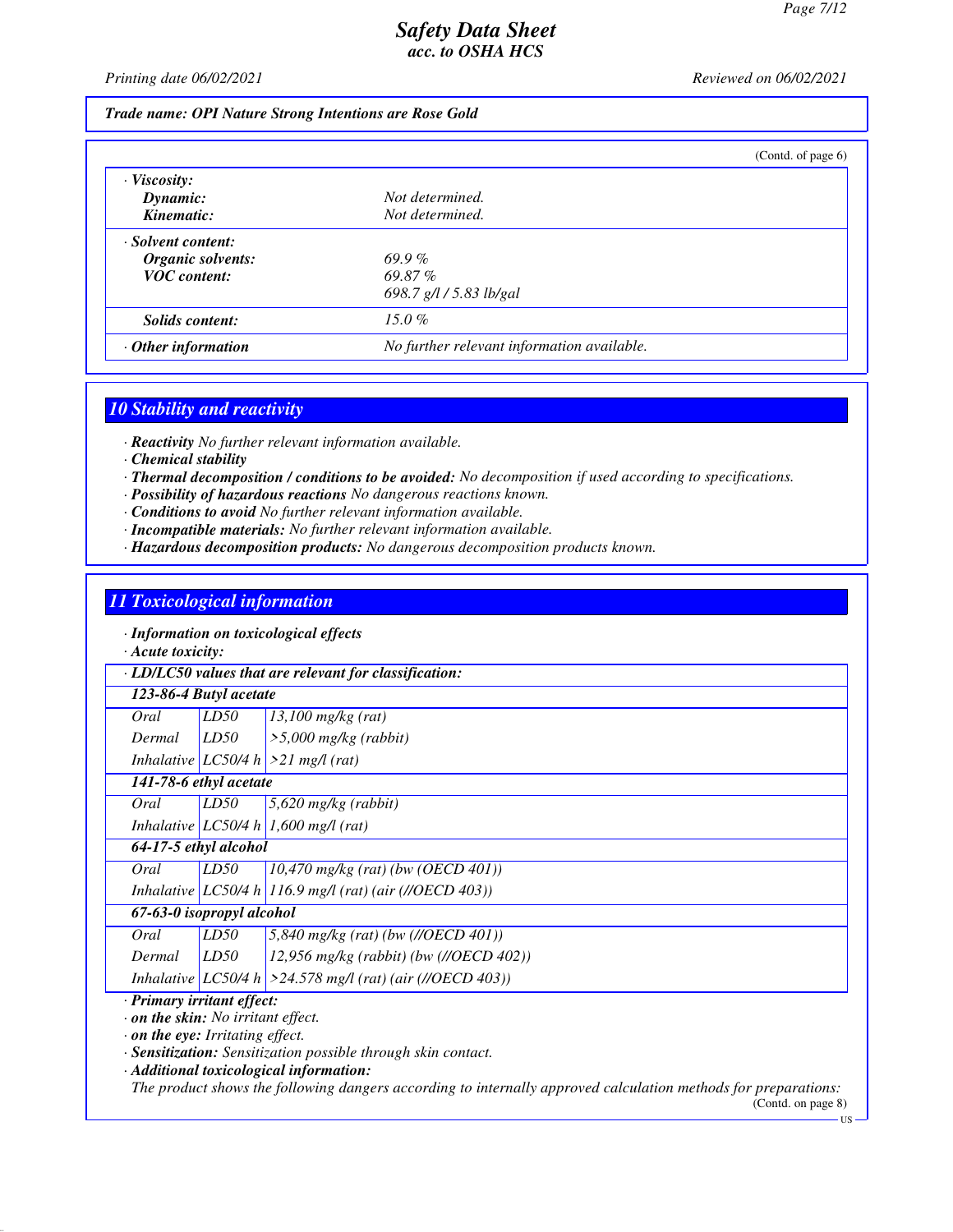(Contd. of page 7)

## *Safety Data Sheet acc. to OSHA HCS*

*Printing date 06/02/2021 Reviewed on 06/02/2021*

#### *Trade name: OPI Nature Strong Intentions are Rose Gold*

*· Carcinogenic categories*

| $\cdot$ IARC (International Agency for Research on Cancer) |  |
|------------------------------------------------------------|--|
| $64-17-5$ ethyl alcohol                                    |  |
| $67-63-0$ isopropyl alcohol                                |  |
| 1309-37-1 <i>Iron Oxides</i> (CI 77491)                    |  |
| 61790-53-2 Diatomaceous earth (Silica-Amorphous)           |  |

*7631-86-9 Silica 3* 

*· NTP (National Toxicology Program)*

*None of the ingredients is listed.*

*· OSHA-Ca (Occupational Safety & Health Administration)*

*None of the ingredients is listed.*

## *12 Ecological information*

#### *· Toxicity*

- *· Aquatic toxicity: No further relevant information available.*
- *· Persistence and degradability No further relevant information available.*
- *· Behavior in environmental systems:*
- *· Bioaccumulative potential No further relevant information available.*
- *· Mobility in soil No further relevant information available.*
- *· Additional ecological information:*
- *· General notes:*

*Water hazard class 2 (Self-assessment): hazardous for water*

*Do not allow product to reach ground water, water course or sewage system.*

*Danger to drinking water if even small quantities leak into the ground.*

- *· Results of PBT and vPvB assessment*
- *· PBT: Not applicable.*
- *· vPvB: Not applicable.*
- *· Other adverse effects No further relevant information available.*

## *13 Disposal considerations*

- *· Waste treatment methods*
- *· Recommendation:*

*Must not be disposed of together with household garbage. Do not allow product to reach sewage system.*

- *· Uncleaned packagings:*
- *· Recommendation: Disposal must be made according to official regulations.*
- *· Recommended cleansing agent: Water, if necessary with cleansing agents.*

| $\cdot$ UN-Number               |               |  |
|---------------------------------|---------------|--|
| · DOT, IMDG, IATA               | <i>UN1263</i> |  |
| $\cdot$ UN proper shipping name |               |  |
| $\cdot$ <i>DOT</i>              | Paint         |  |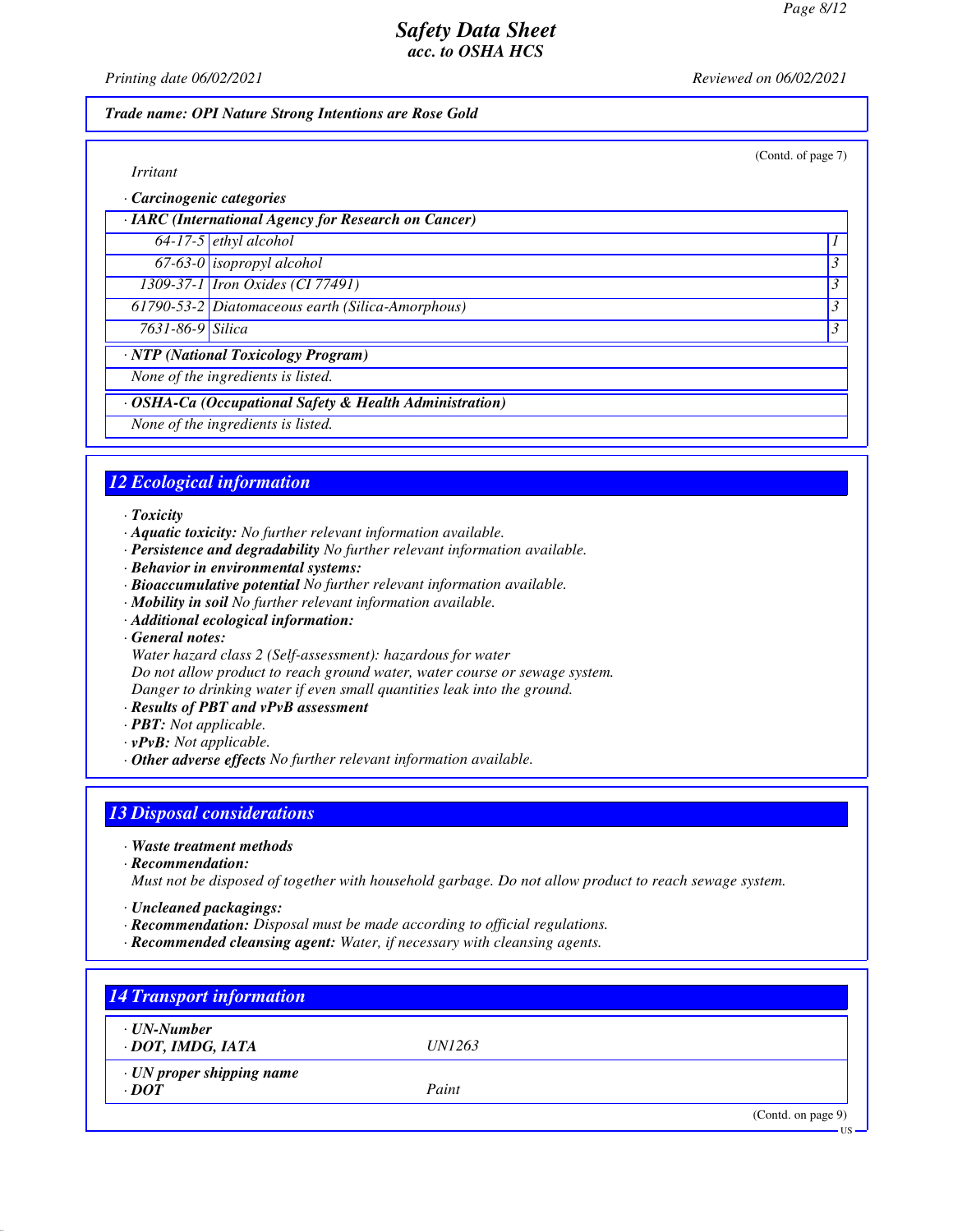*Printing date 06/02/2021 Reviewed on 06/02/2021*

*Trade name: OPI Nature Strong Intentions are Rose Gold*

|                                                  | (Contd. of page 8)                               |
|--------------------------------------------------|--------------------------------------------------|
| · IMDG, IATA                                     | <b>PAINT</b>                                     |
| · Transport hazard class(es)                     |                                                  |
| $\cdot$ <i>DOT</i>                               |                                                  |
|                                                  |                                                  |
| $\cdot$ Class                                    | 3 Flammable liquids                              |
| · Label                                          | 3                                                |
| $\cdot$ IMDG, IATA                               |                                                  |
|                                                  |                                                  |
| $\cdot$ Class                                    | 3 Flammable liquids                              |
| · Label                                          | 3                                                |
| · Packing group<br>· DOT, IMDG, IATA             | II                                               |
| · Environmental hazards:                         | Not applicable.                                  |
| · Special precautions for user                   | Warning: Flammable liquids                       |
| · Hazard identification number (Kemler code): 33 |                                                  |
| · EMS Number:                                    | $F-E,S-E$                                        |
| · Stowage Category                               | B                                                |
| Transport in bulk according to Annex II of       |                                                  |
| <b>MARPOL73/78 and the IBC Code</b>              | Not applicable.                                  |
| · Transport/Additional information:              |                                                  |
| $\cdot$ DOT                                      |                                                  |
| · Quantity limitations                           | On passenger aircraft/rail: 5 L                  |
|                                                  | On cargo aircraft only: 60 L                     |
| $\cdot$ IMDG                                     |                                                  |
| $\cdot$ Limited quantities (LQ)                  | <i>5L</i>                                        |
| $\cdot$ Excepted quantities (EQ)                 | Code: E2                                         |
|                                                  | Maximum net quantity per inner packaging: 30 ml  |
|                                                  | Maximum net quantity per outer packaging: 500 ml |
| · UN "Model Regulation":                         | <b>UN 1263 PAINT, 3, II</b>                      |

# *15 Regulatory information*

*· Safety, health and environmental regulations/legislation specific for the substance or mixture No further relevant information available.*

*· Sara*

*· Section 355 (extremely hazardous substances):*

*None of the ingredients is listed.*

(Contd. on page 10)

US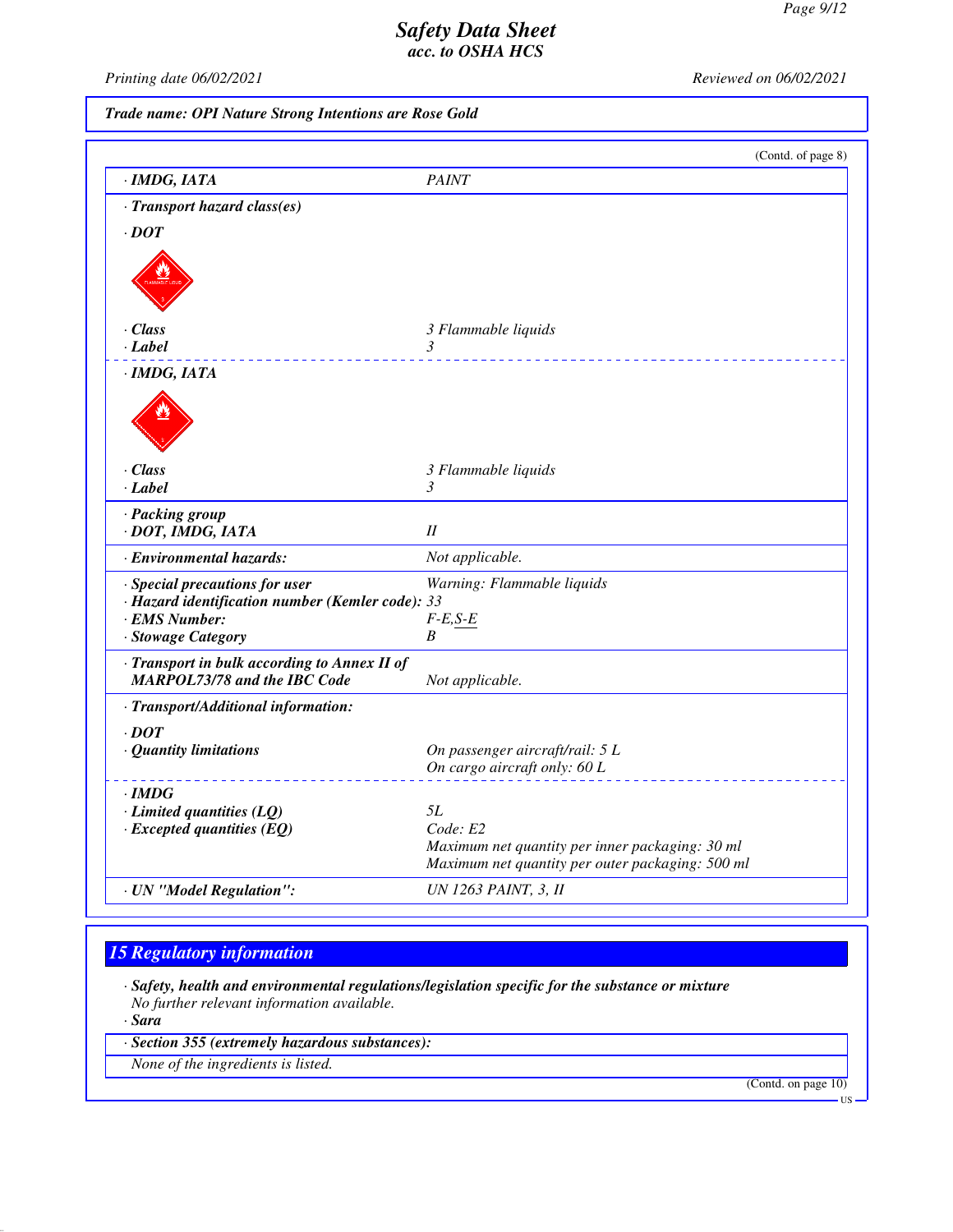*Printing date 06/02/2021 Reviewed on 06/02/2021*

*Trade name: OPI Nature Strong Intentions are Rose Gold*

|                                                                         | (Contd. of page 9)  |
|-------------------------------------------------------------------------|---------------------|
| · Section 313 (Specific toxic chemical listings):                       |                     |
| 7429-90-5 Aluminum Powder                                               |                     |
| $67-63-0$ isopropyl alcohol                                             |                     |
| 7664-38-2 Phosphoric Acid                                               |                     |
| $71-36-3$ n-Butyl alcohol                                               |                     |
| $7446-19-7$ zinc sulphate (hydrous) (mono-, hexa-and hepta hydrate)     |                     |
| · TSCA (Toxic Substances Control Act):                                  |                     |
| 123-86-4 Butyl acetate                                                  | <b>ACTIVE</b>       |
| $141-78-6$ <i>ethyl acetate</i>                                         | <b>ACTIVE</b>       |
| 9004-70-0 Nitrocellulose                                                | <b>ACTIVE</b>       |
| 28407-73-0 Adipic Acid/Neopentyl Glycol/Trimellitic Anhydride Copolymer | <b>ACTIVE</b>       |
| 77-90-7 Tributyl acetylcitrate                                          | <b>ACTIVE</b>       |
| 64-17-5 ethyl alcohol                                                   | <b>ACTIVE</b>       |
| 7429-90-5 Aluminum Powder                                               | <b>ACTIVE</b>       |
| $67-63-0$ isopropyl alcohol                                             | <b>ACTIVE</b>       |
| 1309-37-1 Iron Oxides (CI 77491)                                        | <b>ACTIVE</b>       |
| 10101-66-3 Manganese Violet                                             | <b>ACTIVE</b>       |
| 123-42-2 4-hydroxy-4-methylpentan-2-one                                 | <b>ACTIVE</b>       |
| 110-44-1 hexa-2,4-dienoic acid                                          | <b>ACTIVE</b>       |
| $66-25-1$ hexanal                                                       | <b>ACTIVE</b>       |
| 7664-38-2 Phosphoric Acid                                               | <b>ACTIVE</b>       |
| $69-65-8$ <i>D</i> -mannitol                                            | <b>ACTIVE</b>       |
| 61790-53-2 Diatomaceous earth (Silica-Amorphous)                        | <b>ACTIVE</b>       |
| $71-36-3$ n-Butyl alcohol                                               | <b>ACTIVE</b>       |
| 7631-86-9 Silica                                                        | <b>ACTIVE</b>       |
| 1934-21-0 CI 19140                                                      | <b>ACTIVE</b>       |
| 10191-41-0 Tocopherol                                                   | <b>ACTIVE</b>       |
| · Hazardous Air Pollutants                                              |                     |
| None of the ingredients is listed.                                      |                     |
| Proposition 65                                                          |                     |
| Chemicals known to cause cancer:                                        |                     |
| None of the ingredients is listed.                                      |                     |
| Chemicals known to cause reproductive toxicity for females:             |                     |
| None of the ingredients is listed.                                      |                     |
| · Chemicals known to cause reproductive toxicity for males:             |                     |
| None of the ingredients is listed.                                      |                     |
| Chemicals known to cause developmental toxicity:                        |                     |
| $64-17-5$ ethyl alcohol                                                 |                     |
| Carcinogenic categories                                                 |                     |
| · EPA (Environmental Protection Agency)                                 |                     |
| $71-36-3$ n-Butyl alcohol                                               | D                   |
|                                                                         | D, I, II            |
| 7446-19-7 zinc sulphate (hydrous) (mono-, hexa-and hepta hydrate)       | (Contd. on page 11) |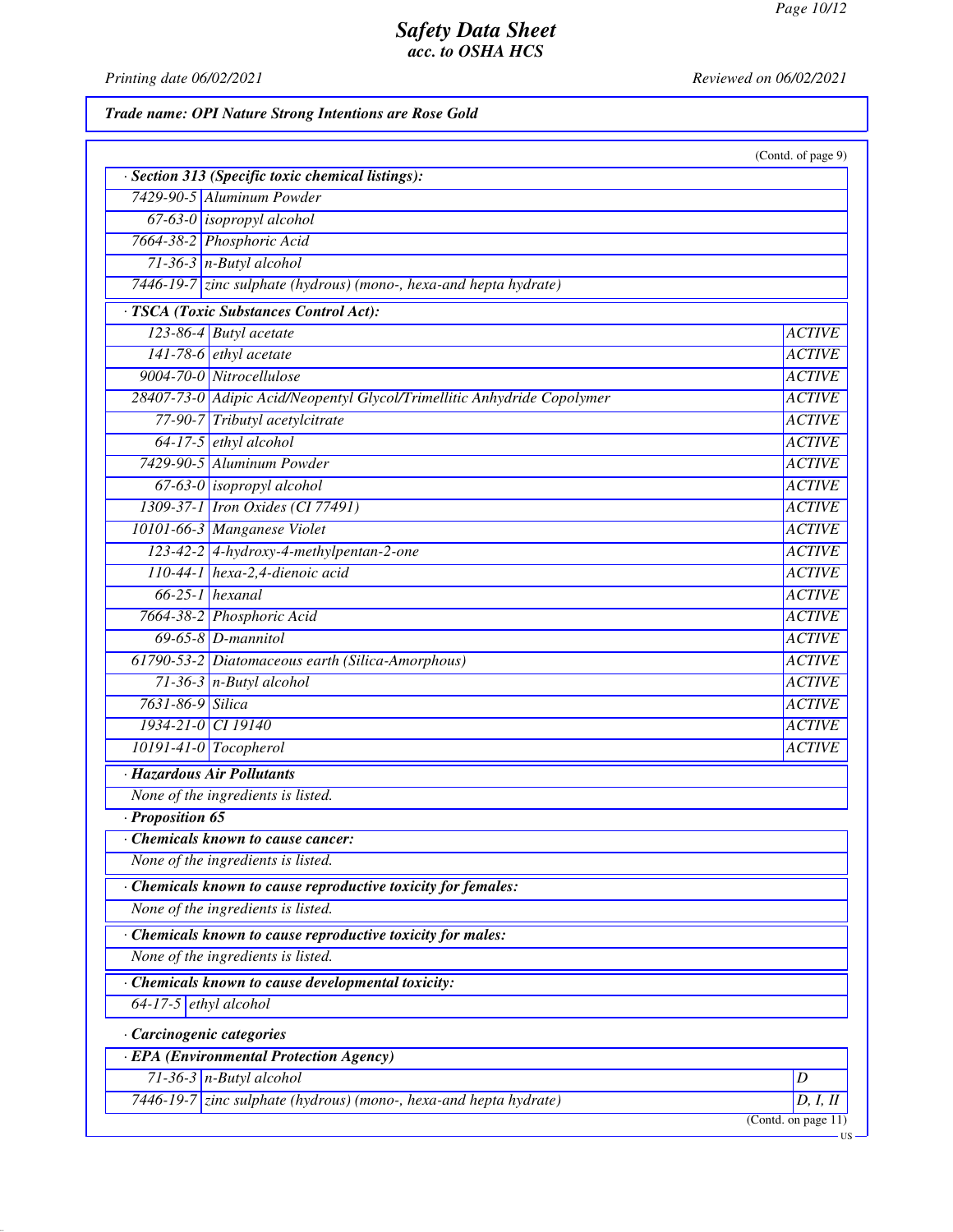*Printing date 06/02/2021 Reviewed on 06/02/2021*

*Trade name: OPI Nature Strong Intentions are Rose Gold*

(Contd. of page 10)

|                                                                          | · TLV (Threshold Limit Value)    |                |
|--------------------------------------------------------------------------|----------------------------------|----------------|
|                                                                          | $64-17-5$ ethyl alcohol          | A <sub>3</sub> |
|                                                                          | 7429-90-5 Aluminum Powder        | A4             |
|                                                                          | 67-63-0 <i>isopropyl alcohol</i> | AA             |
|                                                                          | 1309-37-1 Iron Oxides (CI 77491) | A4             |
| $\cdot$ NIOSH-Ca (National Institute for Occupational Safety and Health) |                                  |                |

*None of the ingredients is listed.*

*· GHS label elements The product is classified and labeled according to the Globally Harmonized System (GHS). · Hazard pictograms*



*· Signal word Danger*

*· Hazard-determining components of labeling: Butyl acetate ethyl alcohol Adipic Acid/Neopentyl Glycol/Trimellitic Anhydride Copolymer ethyl acetate · Hazard statements Highly flammable liquid and vapor. Causes serious eye irritation. May cause an allergic skin reaction. May cause drowsiness or dizziness. · Precautionary statements Keep away from heat/sparks/open flames/hot surfaces. - No smoking. Ground/bond container and receiving equipment. Use explosion-proof electrical/ventilating/lighting/equipment. Use only non-sparking tools. Take precautionary measures against static discharge. Avoid breathing dust/fume/gas/mist/vapors/spray Wash thoroughly after handling. Use only outdoors or in a well-ventilated area. Contaminated work clothing must not be allowed out of the workplace. Wear protective gloves/protective clothing/eye protection/face protection. If on skin (or hair): Take off immediately all contaminated clothing. Rinse skin with water/shower. IF INHALED: Remove person to fresh air and keep comfortable for breathing. If in eyes: Rinse cautiously with water for several minutes. Remove contact lenses, if present and easy to do. Continue rinsing. Call a poison center/doctor if you feel unwell. Specific treatment (see on this label). If skin irritation or rash occurs: Get medical advice/attention. If eye irritation persists: Get medical advice/attention. Wash contaminated clothing before reuse. In case of fire: Use for extinction: CO2, powder or water spray. Store in a well-ventilated place. Keep container tightly closed. Store in a well-ventilated place. Keep cool. Store locked up. Dispose of contents/container in accordance with local/regional/national/international regulations.* (Contd. on page 12)

US